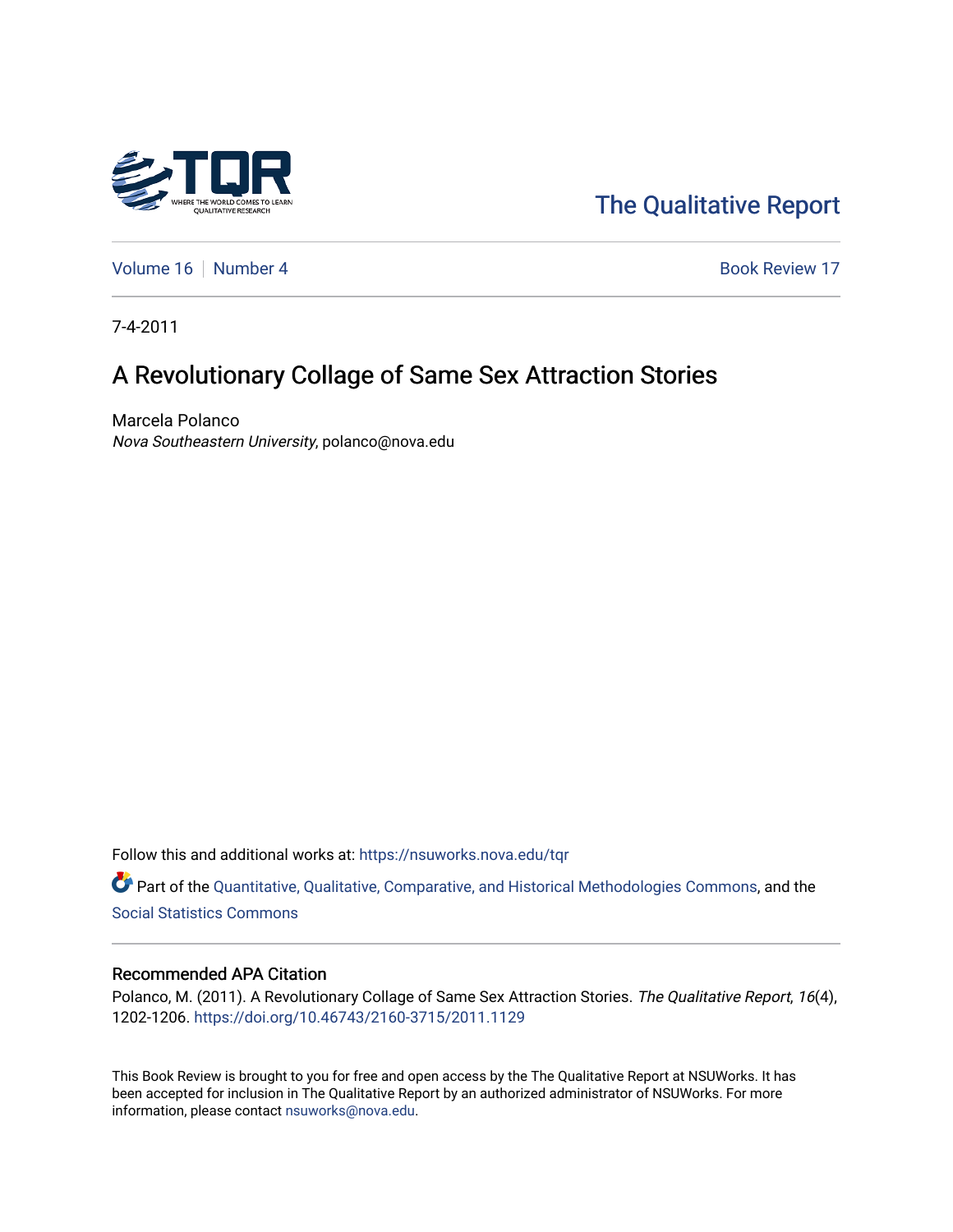

# A Revolutionary Collage of Same Sex Attraction Stories

# Abstract

Tony E. Adams' (2011) book presents what could be considered a revolutionary, humanizing understanding of same-sex attraction. This is accomplished by providing a relational understanding of "the closet" and experiences of coming into, living in, and coming out of the closet. It is a production of significant social relevance, denouncing the marginalizing effects of the domains of heteronormativity. While highly scholarly, his evocative storytelling makes this book accessible to an interested reader regardless of his or her degree or area of specialization.

# Keywords

Autoethnography, Same-Sex Attraction, Relational Perspectives

### Creative Commons License



This work is licensed under a [Creative Commons Attribution-Noncommercial-Share Alike 4.0 License](https://creativecommons.org/licenses/by-nc-sa/4.0/).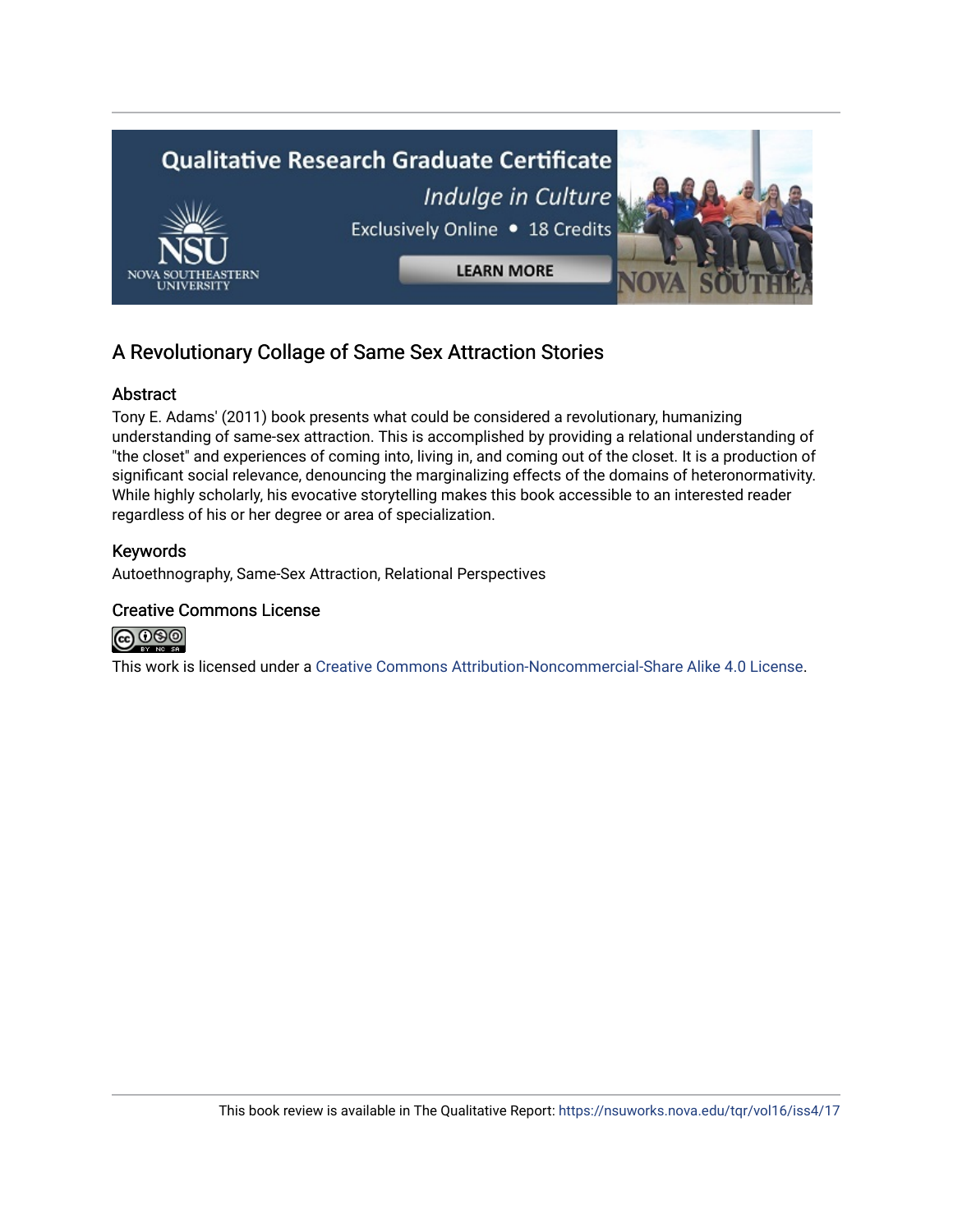# **A Revolutionary Collage of Same-Sex Attraction Stories**

# marcela polanco Nova Southeastern University, Davie, Florida, USA

*Tony E. Adams' (2011) book presents what could be considered a revolutionary, humanizing understanding of same-sex attraction. This is accomplished by providing a relational understanding of "the closet" and experiences of coming into, living in, and coming out of the closet. It is a production of significant social relevance, denouncing the marginalizing effects of the domains of heteronormativity. While highly scholarly, his evocative storytelling makes this book accessible to an interested reader regardless of his or her degree or area of specialization. Key words: Autoethnography, Same-Sex Attraction, Relational Perspectives.*

I am at the Ft. Lauderdale airport waiting to board the plane for a trip to San Diego. I am devouring Tony Adams' (2011) book, excited about the prospect of writing its review. Standing among a crowd waiting for the zone numbers to be called to board, I finally become aware that a man has been uncomfortably trying to lean down in front of me, trying to read the title of the book. His tags and shirt indicate he works at the airport. He finally says, "What are you reading?" Taken by surprise I respond by reading the title of the book: *Narrating the Closet: An Autoethnography of Same-Sex Attraction* by Tony Adams. I immediately continue, "It is a research story of a gay man about being a gay man." While preoccupied at first for not having given justice to Adams' linguistic specificity and care in choosing the term "same-sex" instead, as well as for my reference to a single story versus multiple stories, I am soon taken by this man's puzzling response to my description.

This man seems unsure of how to respond. He places his gaze on the window, smiles with hesitation; simultaneously expressing what seems to be confusion about what to do with this information. If I am to speculate, I would say that at this point he would prefer to leave the situation but perhaps because I was staring at him he felt compelled to say something. He finally decides to speak, asking without any apparent investment in an answer: "And how is it?" Enthusiastically, I answer, "Promises a great read. I am just starting, but so far I find his story engaging and touching, and somewhat revolutionary." While this could suffice, his apparent confusion and, at this point, lack of interest motivates me to add a comment (one it is certainly too soon for me to make at that point in terms of a review): "Everyone should read it!" Prior to wishing each other a good day and going our separate ways, he explains that his curiosity was awakened by the design of the cover. We both agree it is a lively, colorful cover that easily catches anyone's attention.

Together with Ron Chenail's (2010) article "How to Read a Review of a Book like a Qualitative Researcher," this encounter guided my review. This man's questions stayed with me probably in preparation for an inquiry from another potential curious bystander, like you, the reader. In addition, I was guided by my commitment to set myself to test what was truly a dramatic assertion on my part when rather loosely I advised, "Everyone should read it." I offered this comment mostly wondering at that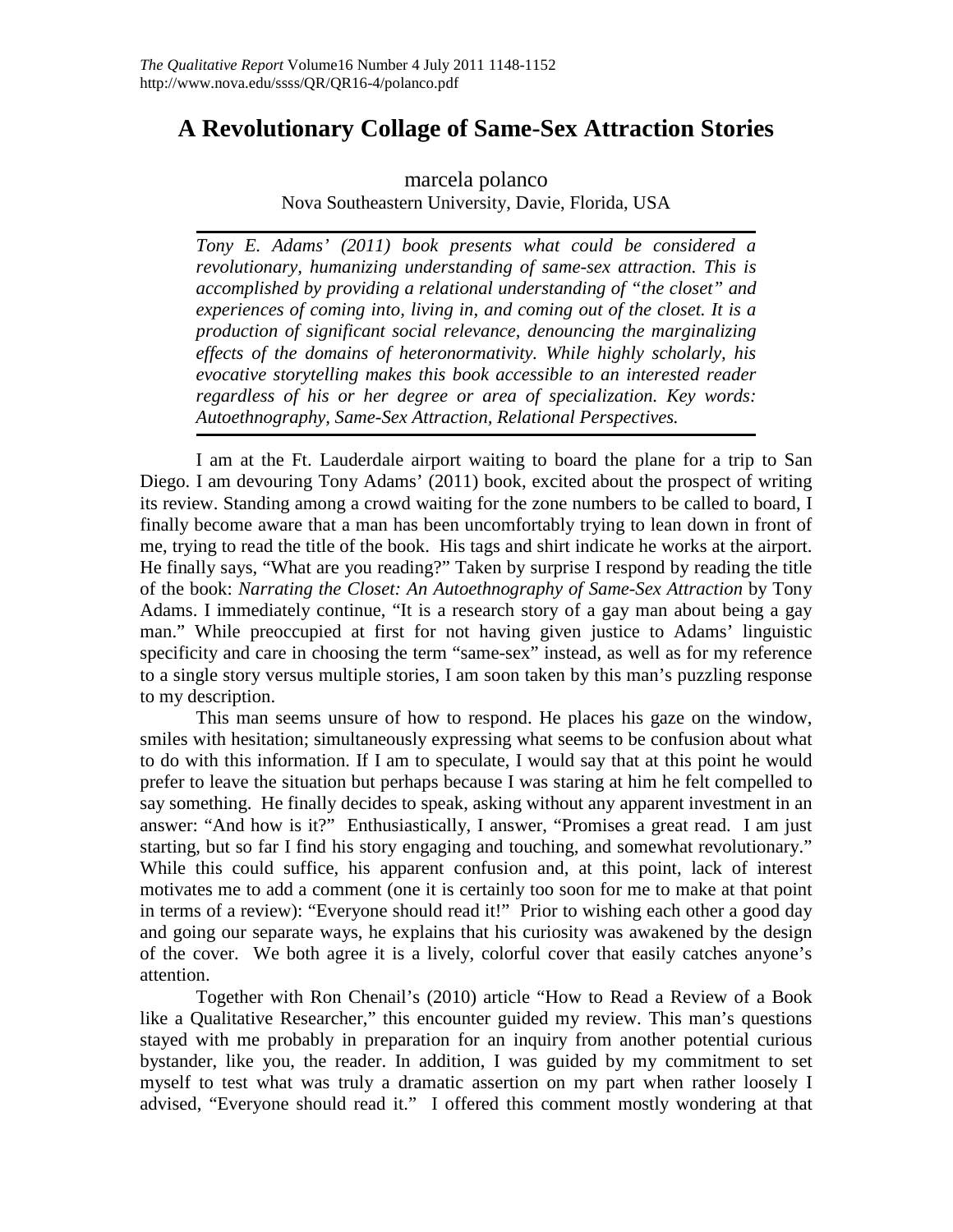moment how different, or not, this man's response to the topic of Tony's (Adams, 2011) book could have been if he read it.

### **What Am I Reading?**

Adding to the publisher's location of this text within categories such as gaylesbian studies, communication, and relationships, from my biases and prejudices (Chenail, 2010) as a family therapist interested in autoethnography, I situate this text as an evocative, transformative and autoethnographic production that makes a difference (Ellis, 2004, 2009). I consider it to be a book on cultural stories told personally that seem to construct, deconstruct, and reconstruct the cultures themselves by way of Tony's (Adams, 2011) and many others' stories of same-sex attraction and coming out. The cultures that are undergoing this transformation, in part thanks to this book, are LGBTQ cultures, which, as Tony interestingly discusses in the Appendix, "have no dominant place or space, no field, no here and no there, no definitive idea about what constitutes an insider and outsider" (p. 156).

These stories unfold within the course of six chapters denouncing and resisting social categories of heteronormativity. They are nicely framed by Tony's love story with an ex-boyfriend, Brett, whose death, possibly by suicide in association to coming out, motivates Tony to write this book. In a way this book becomes Brett's legacy as well as the legacy of many others whose suffering due to the marginalizing effects of heteronormativity resulted in their existential fatigue, leading them to their death by suicide. The book begins and ends with this emotional story.

Throughout the book, Tony (Adams, 2011) seems to achieve his goal clearly stated early in Chapter 1 to provide a "contemporary, practical, and relational understanding of same-sex attraction." He commits to this goal through the production of a "thick description" (Geertz, 1973, p. 10) of his personal experiences of "the closet" and coming out. His robust personal stories in each chapter, of suffering but also of hope, are enriched by the experiences of others accessed through interviews, mass-mediated representations, and scholarly sources.

Tony (Adams, 2011) achieves what he describes as a "collage of texts" with different layers of consciousness through the play of different voices, at times in first person, at others in second, shifting also into third person (Chapter 3). In doing this, he recruits the reader into various vantage points in relation to the closet and coming out during the course of his narrative. While an interesting narrative style, he reveals in the Appendix that these shifts are more than mere stylistic writing. They correspond in part to his sense of shame when revealing painful and hurtful stories for which a voice in third person makes it more bearable to write.

I believe that Tony's (Adams, 2011) research makes revolutionary and transformative contributions by providing of a relational understanding of same-sex attraction. From the outset, he situates "the closet" as a metaphorical space "invisible and ephemeral" (p. 157) and discursive in nature. He provides the reader with a relational perspective by addressing this metaphorical isolated, marginalized space *in relationship with* isolating, marginalizing practices of what he refers to as the heteronormative discourses.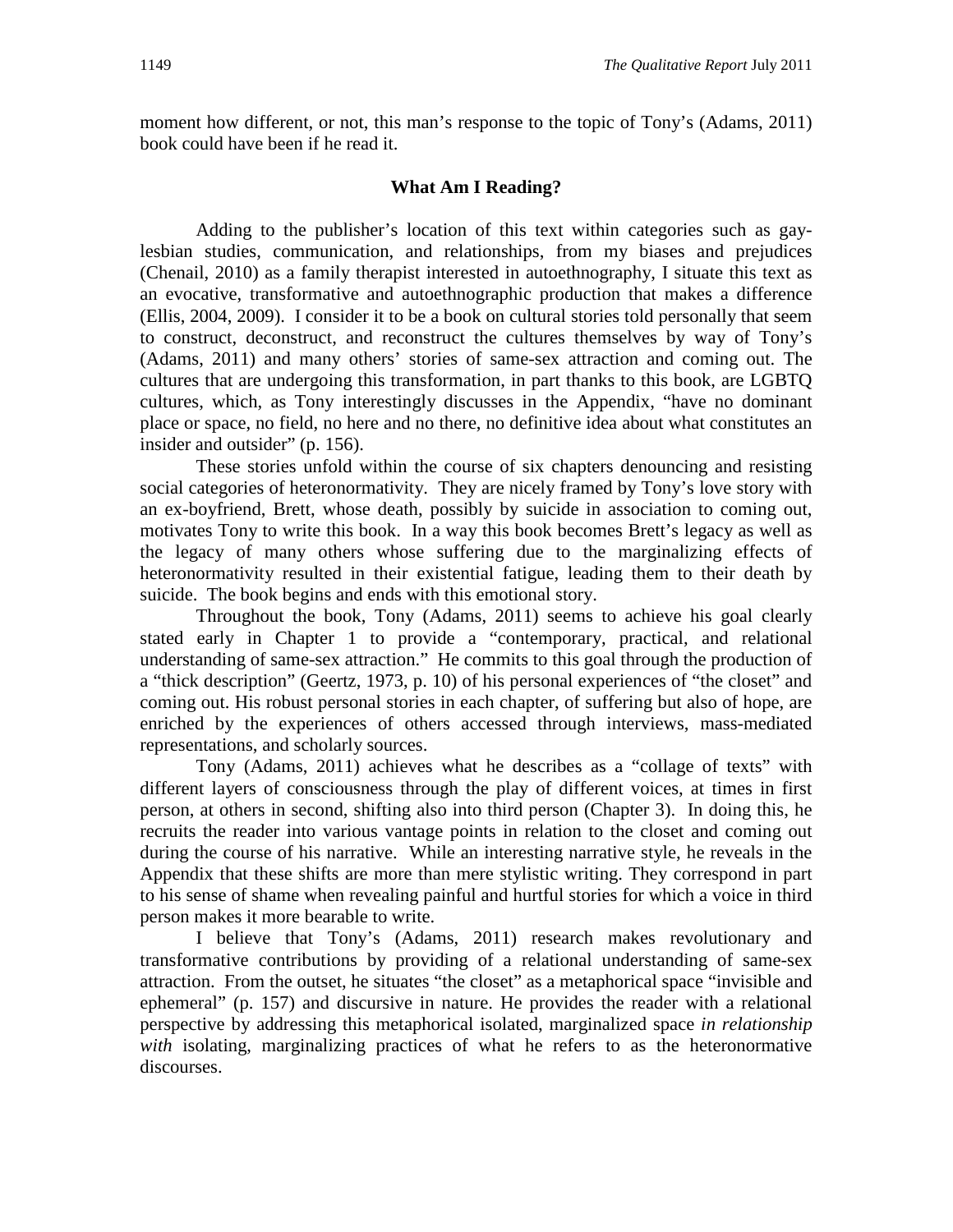Tony (Adams, 2011) unleashes the complexities and paradoxical nature of the closet (Chapter 5), exploring matters of same-sex attraction and coming out by situating them in the complexities of a cultural context dominated by hetero-normativity discourses. Same-sex attraction and coming out is depicted as not solely contained within the boundaries of a person's skin (Foucault, 1978; Madigan, 2010; White & Epston, 1990). This renders the closet available for transformation and narration, as the title of the book very well suggests. Still, a biological referential is sustained by Tony's use of the term "same-sex" (Chapter 1) as opposed to descriptions of gender or sexuality, as he discusses through an informative review of each term.

The relational perspective of this autoethnographic research alerts readers to how matters of the closet are not solely a matter of those who are attracted to same-sex people. This is addressed through Tony's (Adams, 2011) insistence on accountability and responsibility (Chapter 5) addressed in his storytelling that implicates both those who comes out and those to whom a person comes out. The relational perspective is also apparent in Adams' contribution of completing the distinction (Flemons, 1991) of coming out (Chapter 4). This is achieved by the inclusion of experiences that, as Tony points out, are very often neglected—experiences of coming into the closet once samesex attraction is not easily accessed (Chapter 2). Tony also relates stories about living in the metaphorical space of the closet (Chapter 3), shaping internalizing accounts that "assemble relational walls" (p. 71), contributing to isolation and suffering.

In Chapter 6 Tony (Adams, 2011) offers what he describes as a "metacommunication," going back to revise his storytelling of the first five chapters, but this time from the vantage point of hope "to maneuver everyday paradox" (p. 129) in relation to same-sex attraction. He offers seven tentative "strategies" to change the paradoxical conditions and premises of the closet, being closeted and coming out.

#### **How Is It?**

This research certainly lived up to its promising title and the reviews included on the back cover. It is worth taking up Tony's (Adams, 2011) invitation to "a journey of promise and pain…to consider the closet and coming out in nuanced ways…into a discussion that not only promotes compassion and understanding but may also make experiences of same-sex attraction more humane and tolerable" (p. 8). Its literary and scholarly arrangements elevate its social relevance. Agreeing with one of the back cover reviews by Keith Berry, University of Wisconsin-Superior, it is certainly an "overdue book."

My scholarly interest at first for this book as an autoethnographic production became secondary to my growing interest regarding its potential social contribution. I was moved by the stories of suffering, pain, shame, struggle, compassion, paradoxes and hope, finding myself gaining a better understanding of matters of the closet. Most importantly, I gained a heighten level of responsibility and accountability as a heterosexual woman, or rather, a person whose experiences are of different-sex attraction.

Returning to the topic of my scholarly interest in the production of autoethnographic research, I found it useful to read the Appendix when footnoted during the method description in Chapter 1 to get a better sense of the foundations of the structuring of the book. Maybe some of the descriptions of the "assembling" of the book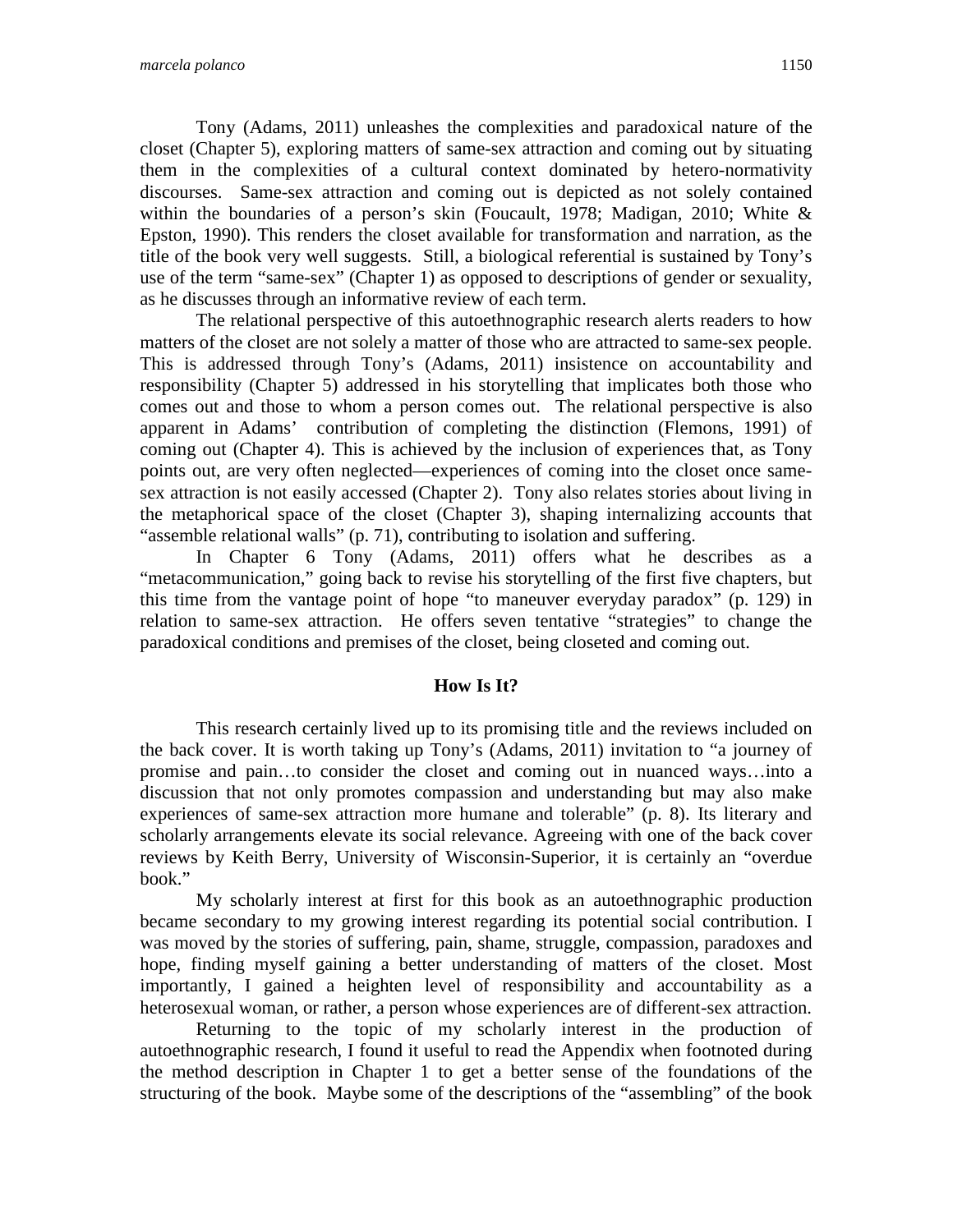would have been useful to put in the forefront rather than as an Appendix, as a map for the reader to engage with the narrative. Particularly, Tony's (Adams, 2011) writing techniques such as using square bullets to denote shifts between themes; as well as the consideration of the nuances of LGBTQ cultures I referenced above.

I was left wondering about notions of representation and generalization in autoethnography, particularly while reading Chapter 2. Tony (Adams, 2011) presents a series of "conditions" for the closet based on the analysis of his experiences and the experiences of others. These conditions are presented as "must" requirements for the metaphor of the closet. I wondered if the presentation of requirements in terms of "musts" or "conditions" rob the metaphorical meaning of the closet itself or narrow space for other possibilities of understanding. This is not the case when the author later offers "tools" to address the paradoxes of the closet, which are presented in a subjunctive mode, in terms of what "might" work or "might" break, avoiding notions of representation or generalization.

#### **Should "Everyone" Read It?**

While it is indeed a scholarly work, as an autoethnographic research, Tony's (Adams, 2011) storytelling certainly makes this book accessible for "everyone." For the reader who is less interested in the scholarly aspect of the storytelling, it is possible to be engaged by the stories. For the reader who is more interested in the scholarly research production, this book provides a rich contribution for the study of cultures, particularly of constitutive "invisible" and "ephemeral." characteristics, as described by Tony (Adams, 2011). These two possibilities achieve what I consider to be one of the more beneficial features of autoethnographic research. This is, according to Ellis and Bochner (2006), to under-cut conventions that foster divisions between an elite class of professionals and those silenced in the dark. This book is highly accessible to interested people regardless of their degree and area of specialization. You can access the book's web page located at <http://www.lcoastpress.com/book.php?id=338> to see its table of contents and to read what others have written about their experiences with Tony' book.

Therefore, after reading this book, I still hold my enthusiasm that this powerful transformative message is for "everyone," whether a bystander or not. At the same time, acknowledging Tony's (Adams, 2011) discussion on accountability and responsibility, I am holding back on giving advice on who "should" read it or not, leaving that decision to the reader her or himself. As a family therapist, I could envision the potential benefits that this research could provide for therapists, being a good fit with the contextual and relational perspectives of this field of practice. I also can envision the rich conversations that a text like this could awaken in classes such as Human Sexuality. Also, it could be a good reference book for autoethnographic research, particularly the Appendix section.

#### **References**

- Adams, T. E. (2011). *Narrating the closet: An autoethnography of same-sex attraction.* Walnut Creek, CA: Left Coast Press, Inc.
- Chenail, R. J. (2010). How to read and review a book like a qualitative researcher. *The Qualitative Report, 15*(6), 1635-1642.